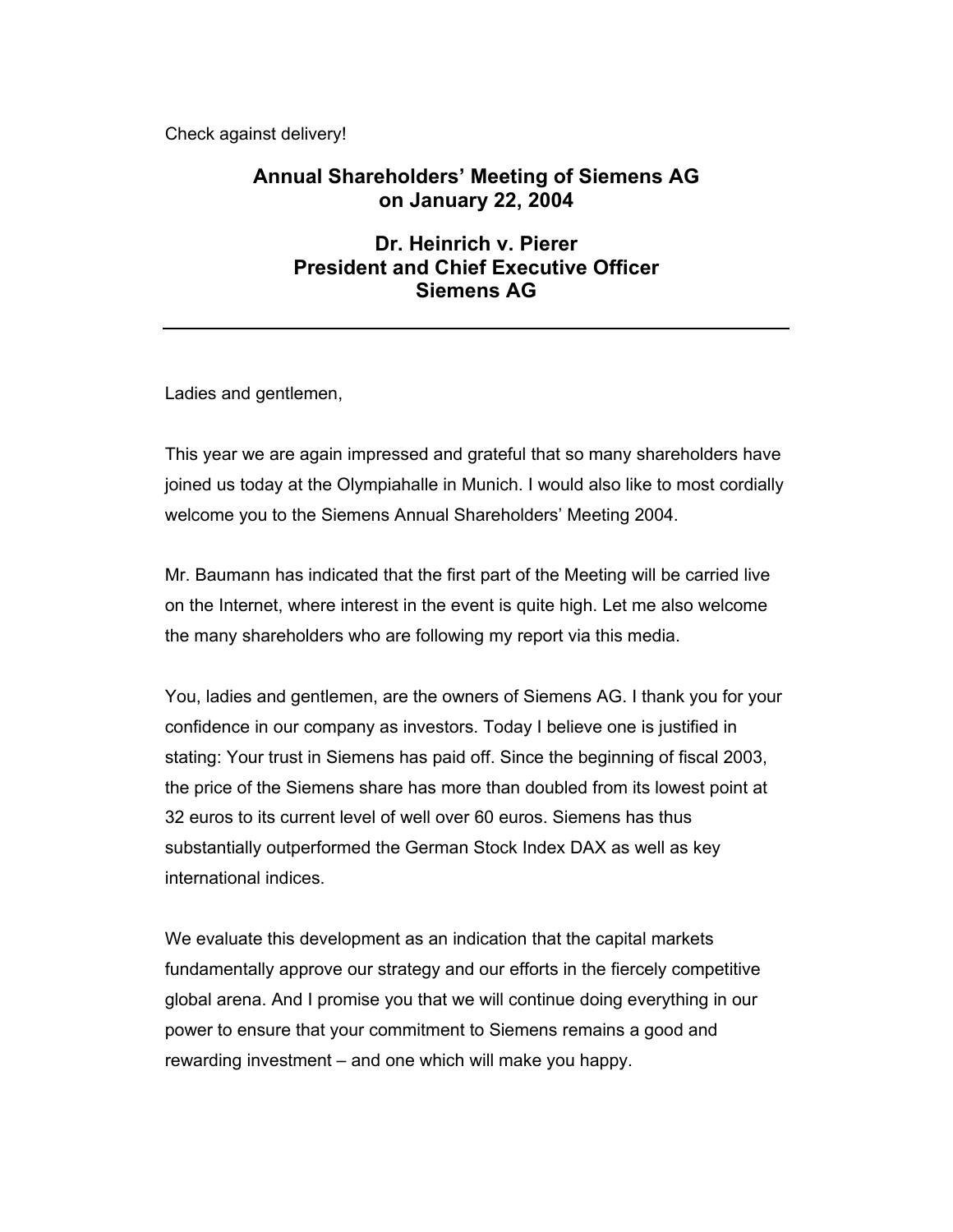I would like to thank the representatives of the media – who have again appeared here in large numbers – for the attention that they paid to us last year. With your work, you help create the necessary ties to our shareholders, to the financial markets, to our customers and business partners, and to the political community and our neighbors wherever we operate throughout the world. And that embraces 190 countries.

I am quite aware, moreover, that the attitudes of our employees are formed not only from their daily on-the-job experiences, but from the reports and commentaries about Siemens they see in the media. That is another reason why we take media work especially seriously.

## **Highlights of fiscal 2003**

Ladies and gentlemen, the results of fiscal 2003 have been published. We released the figures following the meeting of the Supervisory Board on November 13. And I would like to repeat here what we said when we announced those results: We can be quite satisfied with the year's key figures in light of the difficult business environment.

- On a comparable basis, net income climbed nearly 50 percent to just under 2.5 billion euros. In the previous year it was nearly 1.7 billion euros plus about 0.9 billion from sales of Infineon shares.
- Group profit from Operations was 4.3 billion euros, nearly matching the record level reached in fiscal 2000. This comparison naturally also excludes special effects.
- It is gratifying that we achieved this success despite the declining business volume. As a result of the generally weak economy and industry-specific market problems, together with persisting unfavorable currency parities, new orders and sales were substantially lower than in the previous year. But we responded to the situation well in time and created cost structures that enable us to achieve good results even with weaker volumes.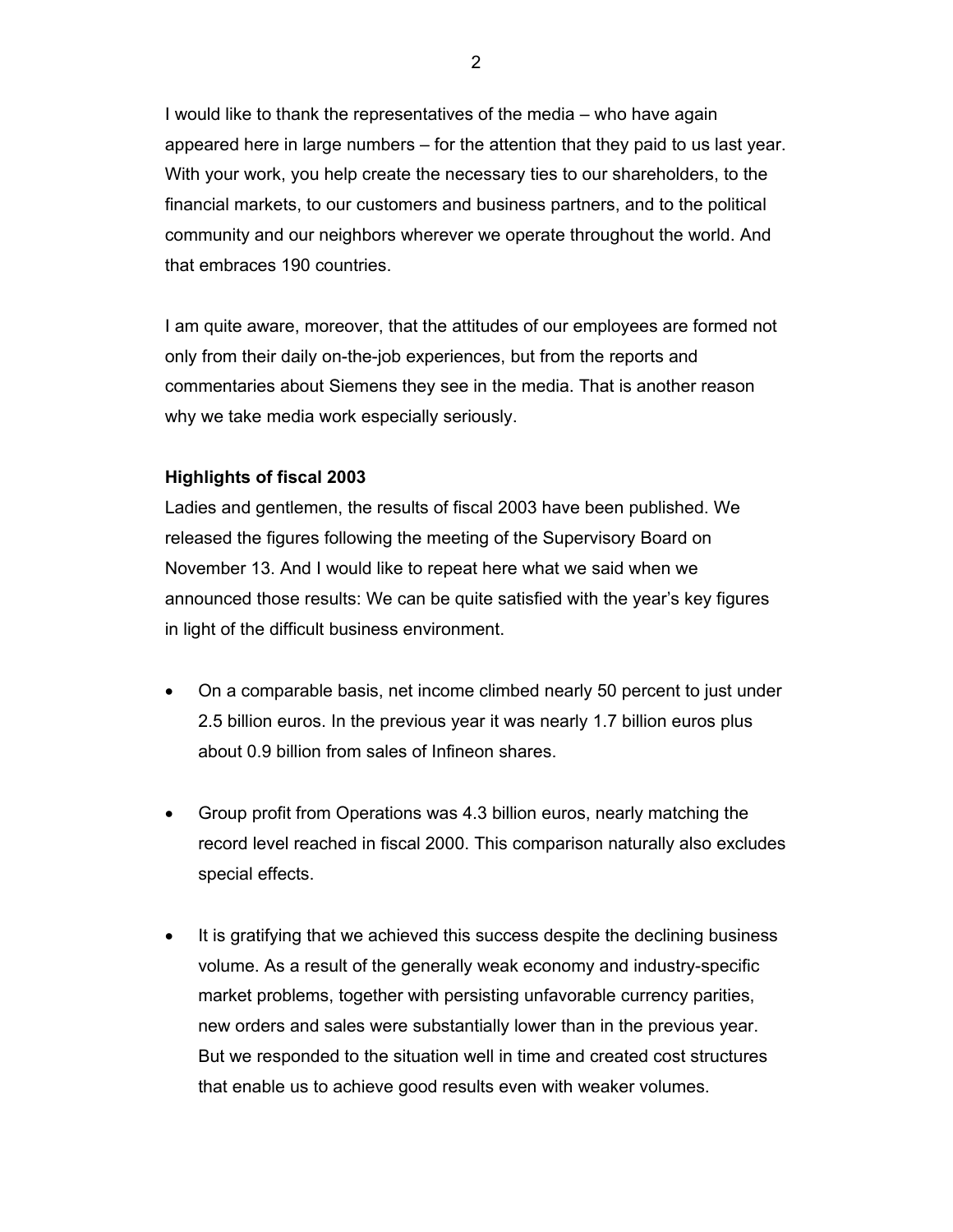We generated net cash from operating activities of 5.7 billion euros for the year. This included cash outflows of 1.2 billion euros in supplemental cash contributions to Siemens pension trusts. After deducting the cash used for property, plant and equipment and for acquiring companies, net cash from operating and investing activities was 1.8 billion euros. I think this is quite a respectable performance. As one says, "a heavy purse makes a light heart!" – especially in difficult times. And we have acted accordingly.

In the past year we also intensively dealt with another theme that has recently made headlines: company pensions. Naturally we are also affected by the unfavorable demographic development. And let me give you just two numbers to illustrate this: In 1970 we had more than four active employees for every retiree. Today the ratio is roughly one to one. One active employee to one retiree!

After intensive and highly constructive talks with our works councils, we have decided that we can also secure our company pensions in the future despite this unfavorable development. To achieve this, we have put the company pension system on a new basis. We will continue to be able to offer our employees an attractive pension. Anything less than this in a company whose founder was a pioneer in the area of pensions would have been hard to communicate.

• Let me get back to our key figures for the past fiscal year. The overall good results are also reflected in our economic value added, or EVA. As we always emphasize, EVA is the most important controlling and performance measure in the company. Last year it was substantially positive, at around 450 million euros. This means that we earned more than the capital employed by the company. We have created value for you, our shareholders. And our employees also participate in this success in an appropriate manner.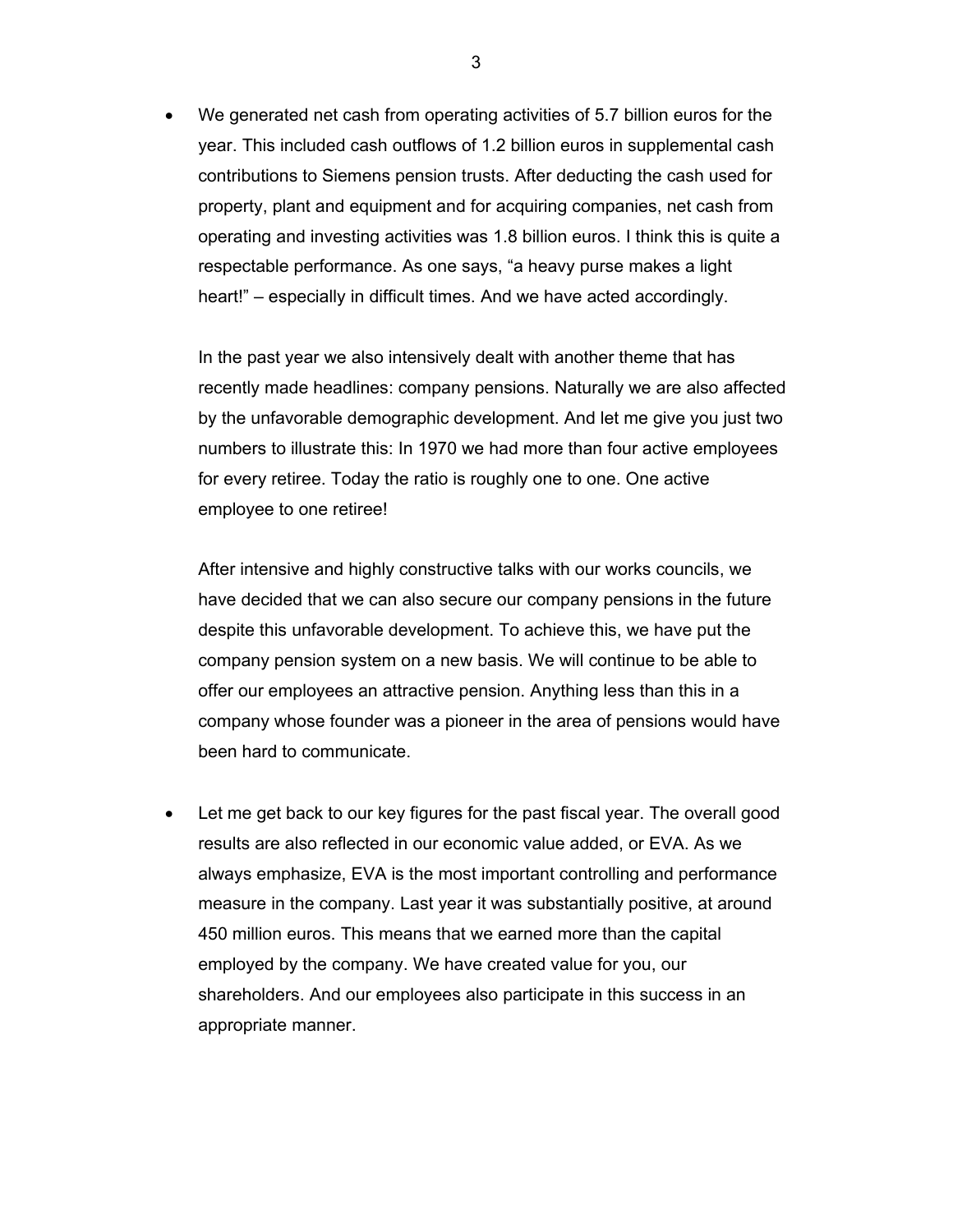In view of the company's performance for the year, the Managing Board and Supervisory Board propose increasing the dividend from one euro per share to one euro ten cents.

Let me turn for a moment to the development of our workforce. Within the past fiscal year, the number of employees declined to 417,000 from 426,000. In Germany, the number decreased by 5,000 to 170,000, and our international workforce dropped by 4,000 to 247,000. I would like to make the following four points regarding these developments:

- First: Workforce cutbacks are always regrettable. It is a burden on the company. It is a burden for those affected, insofar as they are not normally retiring. And it also burdens the social budget. But I protest against the media repeatedly talking about "mass firings at Siemens" in this context. Our workforce has decreased by two percent last year. If one excludes the effects of consolidations, there was a three percent decline. The term "mass firings" is thus completely over-exaggerated.
- Second: I hope you will believe me when I say we never take the easy way out when making necessary capacity adjustments. When, however, fundamental and persisting market weaknesses impact a Group or a particular location, we have no other choice but to also reduce the number of jobs. That is unfortunately the case at the Information and Communication Networks Group. And therefore we had to act.

We have, however, developed – particularly at Hofmannstrasse here in Munich – a complete package of measures to make the necessary capacity adjustments as socially compatible as possible. This includes, for example, insourcing – which means having work done in-house that was previously handled outside. It includes shorter working hours, part-time pre-retirement schemes, and termination contracts by mutual agreement.

It also includes transferring the affected employees into a qualification and placement unit. This is a unit that takes in employees for a certain time,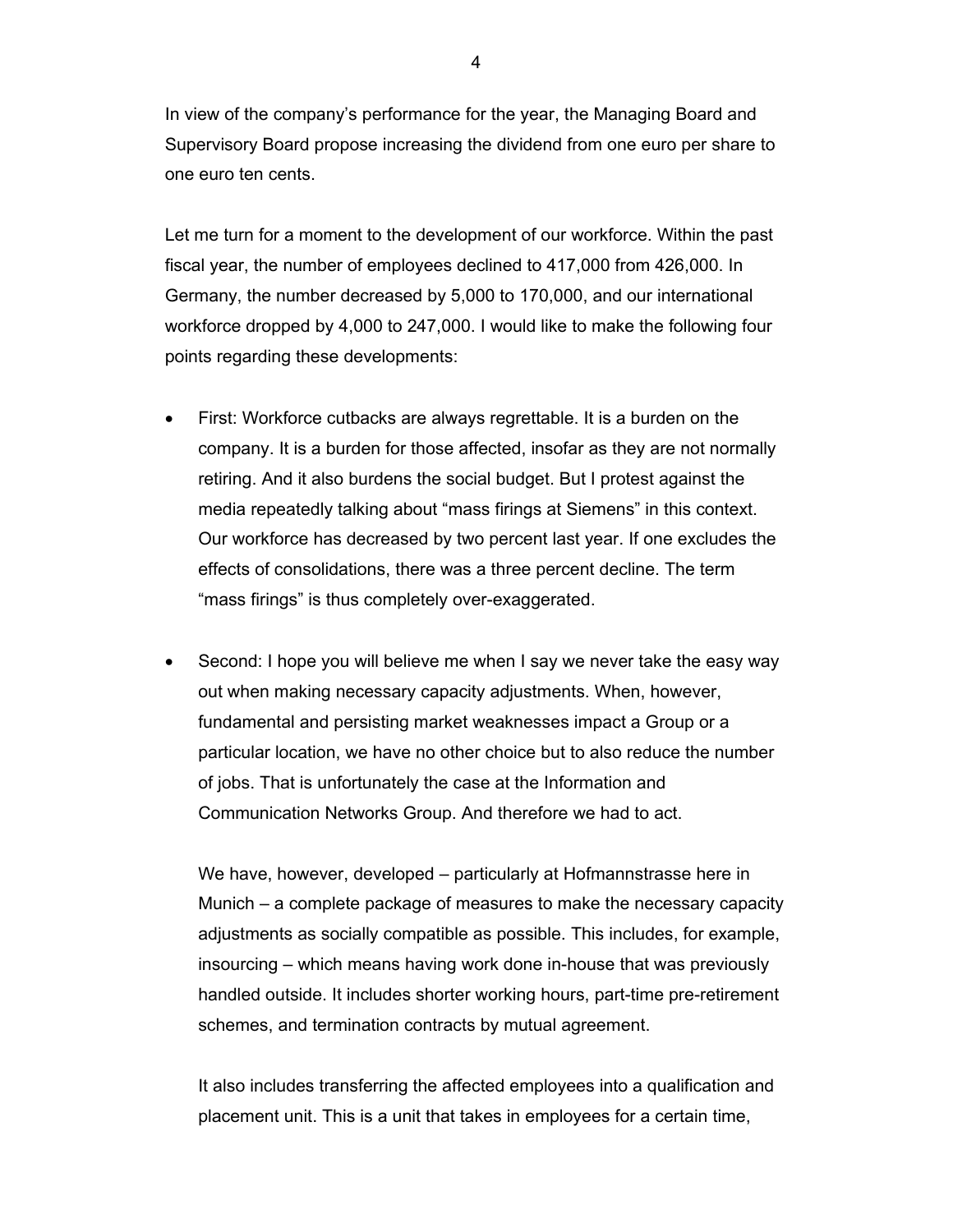trains them for new jobs, and then places them in a new position. More than 400 IC Networks employees at Hofmannstrasse accepted the offer for transferring into a qualification and placement unit early last year. In the meantime, over 230 of them have found jobs in other parts of our company or have been successfully placed outside Siemens. The program will continue until August 31, 2004. We assume that a substantial share of the affected employees will have been placed in a new job by then.

- Third: A glance at the overall figures in a company as big as ours really provides insufficient information about actual fluctuations. It is often overseen that we also hire a large number of people every year – primarily to compensate for natural fluctuation – even when the "bottom line" workforce number declines. In the past fiscal year, we hired 5,000 new employees in Germany and thus offered them a career perspective. This should also be taken into consideration in public discussions.
- And finally, fourth: We take our responsibility for vocational training especially seriously. At present, some 12,000 young people are doing an apprenticeship or other training at Siemens. And last year, the Managing Board decided to offer an additional 100 apprenticeship spots in the eastern German states. All in all, that is much more than what we need for our own purposes.

And one thing is also clear – and we mention this at every opportunity because it is so important: Every kind of mandatory apprenticeship levy considered by the government would not promote industry's willingness to train more people than they need, but rather dampen it. With such a mandatory levy, what would be the incentive to offer more training positions than a company actually needs? Such a government measure would clearly be counterproductive.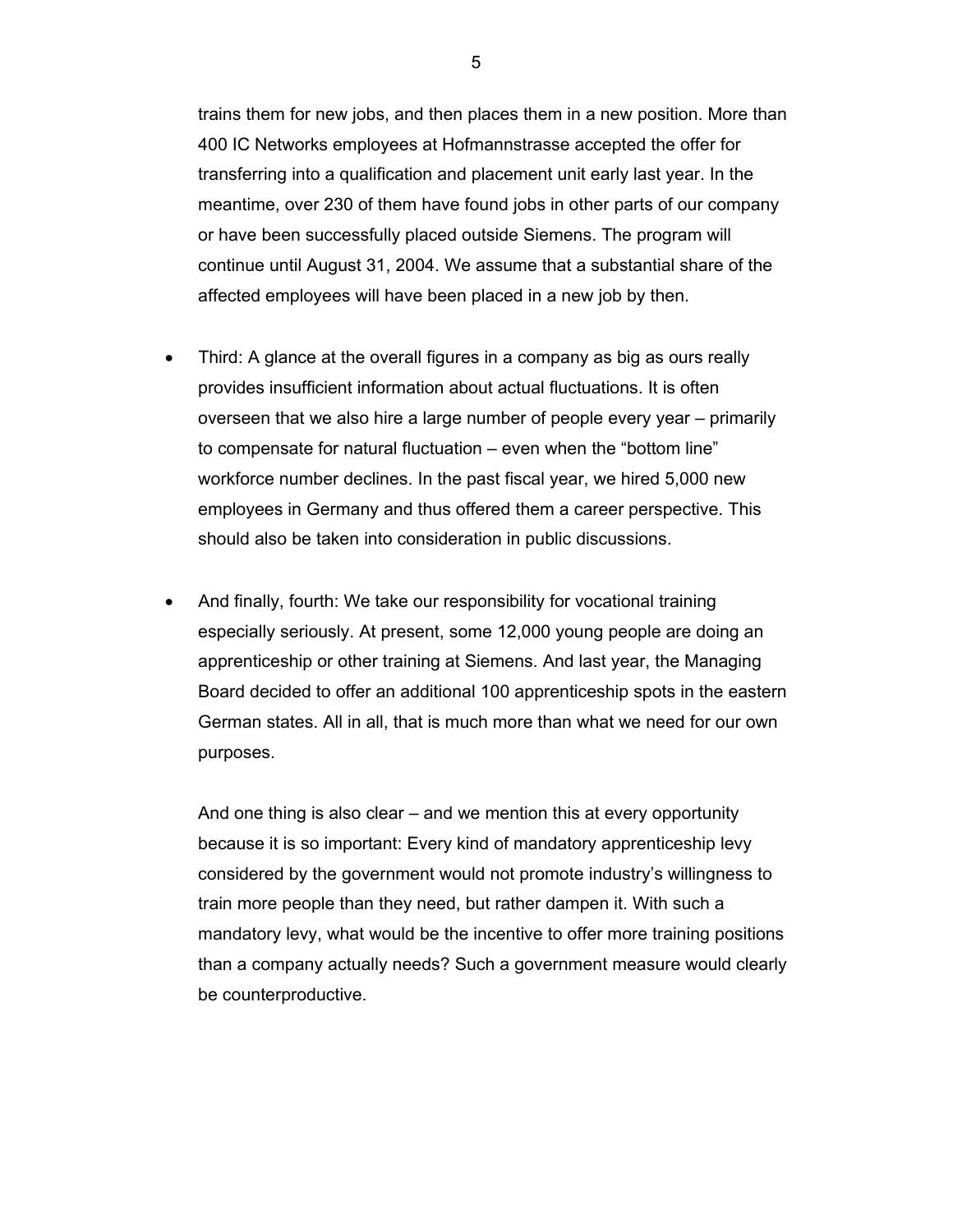### **Success of Operation 2003**

The past fiscal year, ladies and gentlemen, was not one of the easiest in our company history. That we were successful despite the adverse conditions is also a result of the rigorous implementation of our company programs.

You might recall: Following the full implementation and completion of the Ten-Point Program launched in 1998, we set medium-term margin targets for our operating Groups in December 2000. These targets were to be reached by fiscal 2003. We announced these targets as part of our Operation 2003. This both increased our transparency to the financial markets and certainly increased pressure on ourselves. We had to perform, and that was just what we intended.

December 2000 was the peak of the New Economy boom marked by especially favorable market conditions, strong market growth and universal optimism. Yet just a short time later, in the spring of 2001, profound structural breakdowns became visible – particularly in the markets for information and communication technologies. These profound market changes virtually destroyed overnight the prerequisites needed by some of our Groups to meet their targets in the prescribed period. Similar fundamental market problems also arose in certain segments of the industrial business. In response, we gave five Groups additional time to reach their goals.

Eight of the nine Groups with unchanged margin targets for fiscal 2003 reached their goals. They exceeded their target, landed in their target corridor or ended up only marginally below it despite weak economic conditions.

• These Groups include Power Generation and Power Transmission and Distribution in the Power business area.

In the past fiscal year, Power Generation integrated Demag Delaval, a specialist in the sector of compressors. It was part of the activities that we had taken over from Atecs Mannesmann. In addition, the Group is also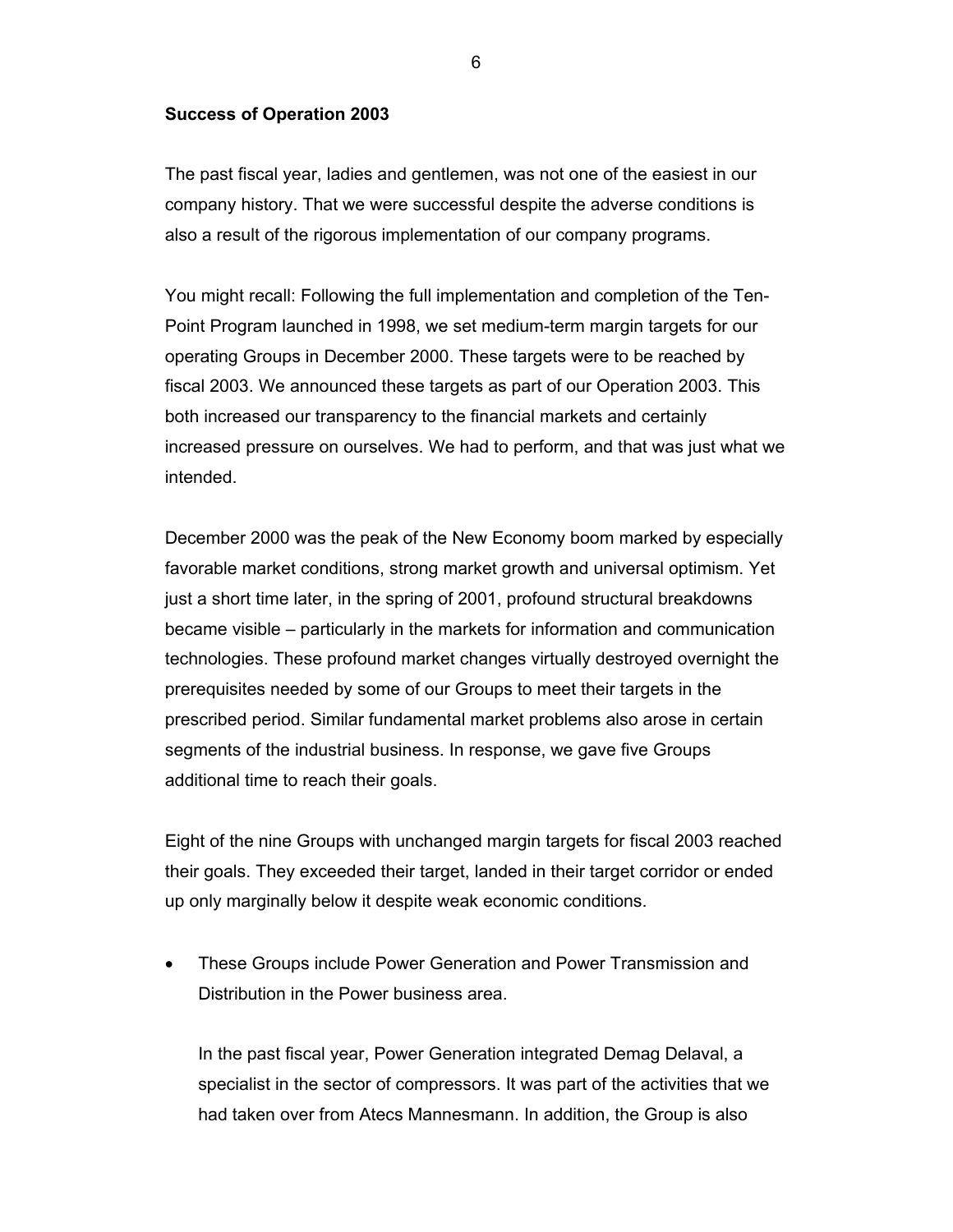integrating the industrial turbine business taken over from Alstom.

Power Generation now offers a complete spectrum of products. As in the past, we provide comprehensive solutions to power utilities. And we can now offer our customers in industry as well as municipal power utilities smaller, market-adapted energy supply solutions. In addition, we will continue to expand our offerings for power systems used in the oil and gas industry. We see many promising new business opportunities here.

• The Groups in the Transportation business area – Transportation Systems and Siemens VDO Automotive – also met their goals.

Siemens VDO Automotive provided a special surprise for the capital markets (and less for us) by generating a profit of over 400 million euros. The growing success of our automobile business is certainly also due to the model integration of the company part that we had taken over from Atecs Mannesmann.

But this factor wasn't alone responsible for the success. The Group has leading market positions in driver information systems, airbag controls and, in the very near future, in gasoline injection valves. Siemens VDO Automotive is also among the industry leaders in future-oriented products with high growth potential like navigation systems and diesel injection systems. Our business is among the top three in the automotive electronics industry. It is distinguished by a high rate of innovation and stringent cost and quality management. On this basis, the Group hit its highly ambitious margin target precisely in the past fiscal year. The business will certainly be the source of great satisfaction.

• And once again, Medical Solutions, Automation and Drives, Osram, and Siemens Financial Services showed outstanding performances. Their results can be compared with the best in their respective industries. In some cases we are now the ones that are setting the benchmarks for our competitors. And we have to keep this up!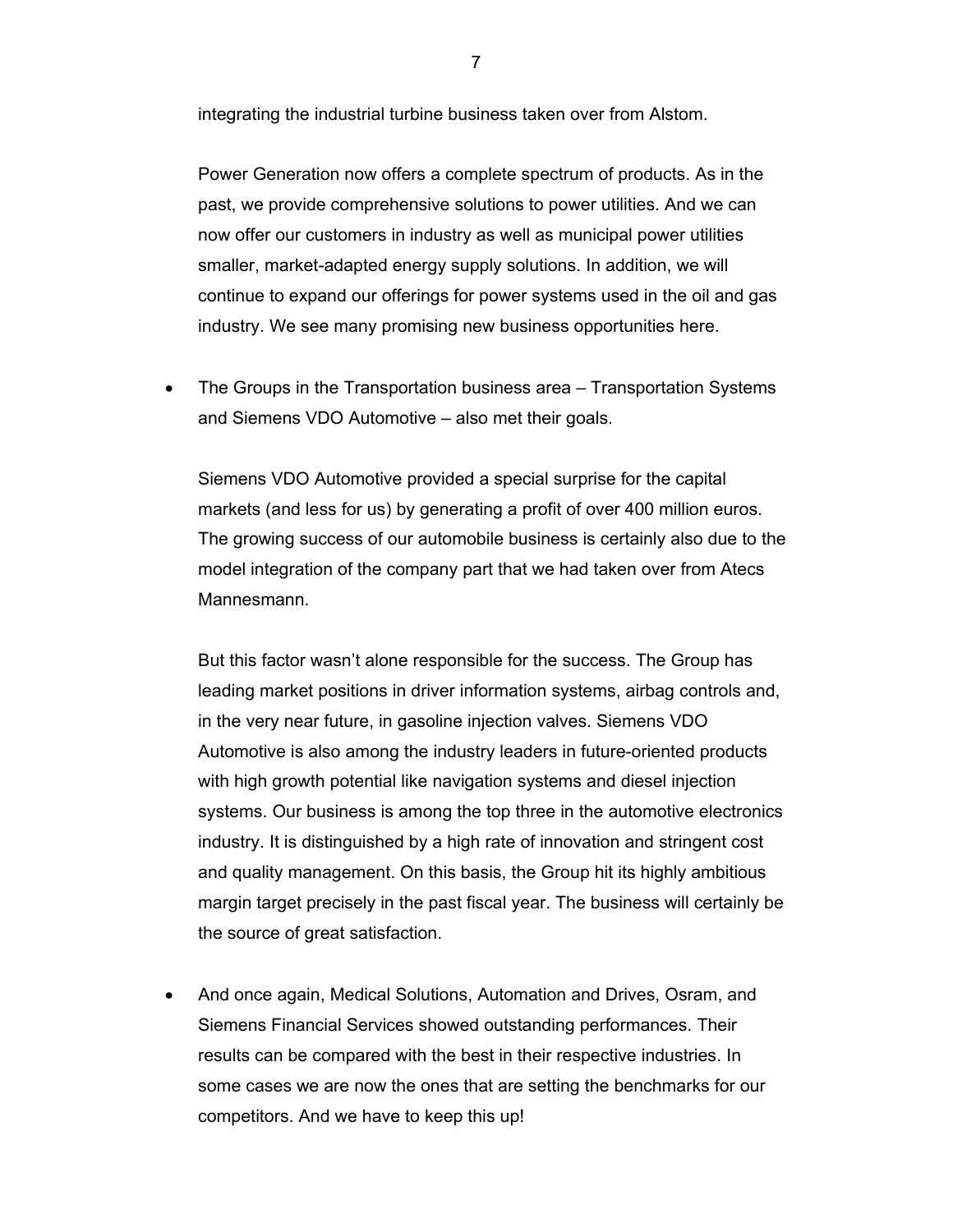The Siemens Building Technologies Group unfortunately missed its goal. We have taken the necessary consequences here. The measures now being implemented are comprehensive and lead us to expect that we will be able to get close to the Group's margin target in the foreseeable future.

The five Groups which were given more time are still some way from reaching their goals. But here, too, there were a number of positive developments to report:

• One of the priorities was to bring the three Groups in the Information and Communications business area back into the black. We succeeded here. IC Mobile and Siemens Business Services already achieved this in fiscal 2002 and repeated their performance last year. The most heavily hit Group, IC Networks, returned to profitability in the fourth quarter of fiscal 2003, as planned – and in fact showed a quarter profit of 57 million euros.

Ladies and gentlemen, the Information and Communications business area is the largest in our company. And due to its importance, it often stands in the center of public attention. We have made every effort to get our business back in shape as quickly as possible – and on a sustainable basis. And I have every reason to thank all the employees and managers of the three I&C Groups. They have tackled the challenges with great personal commitment and have done everything to get things back in order again.

We took the necessary action not only with capacity adjustments and restructuring measures. Downsizing – as it is called in the emotionless manager's language – does not alone secure the future. The task of downsizing is strenuous, difficult and, in many cases, painful – and must be handled with full consequences. There is no other choice. Especially at IC Networks, where sales plunged from 13 billion to seven billion euros within only two years – without our losing market share, which I would like to stress.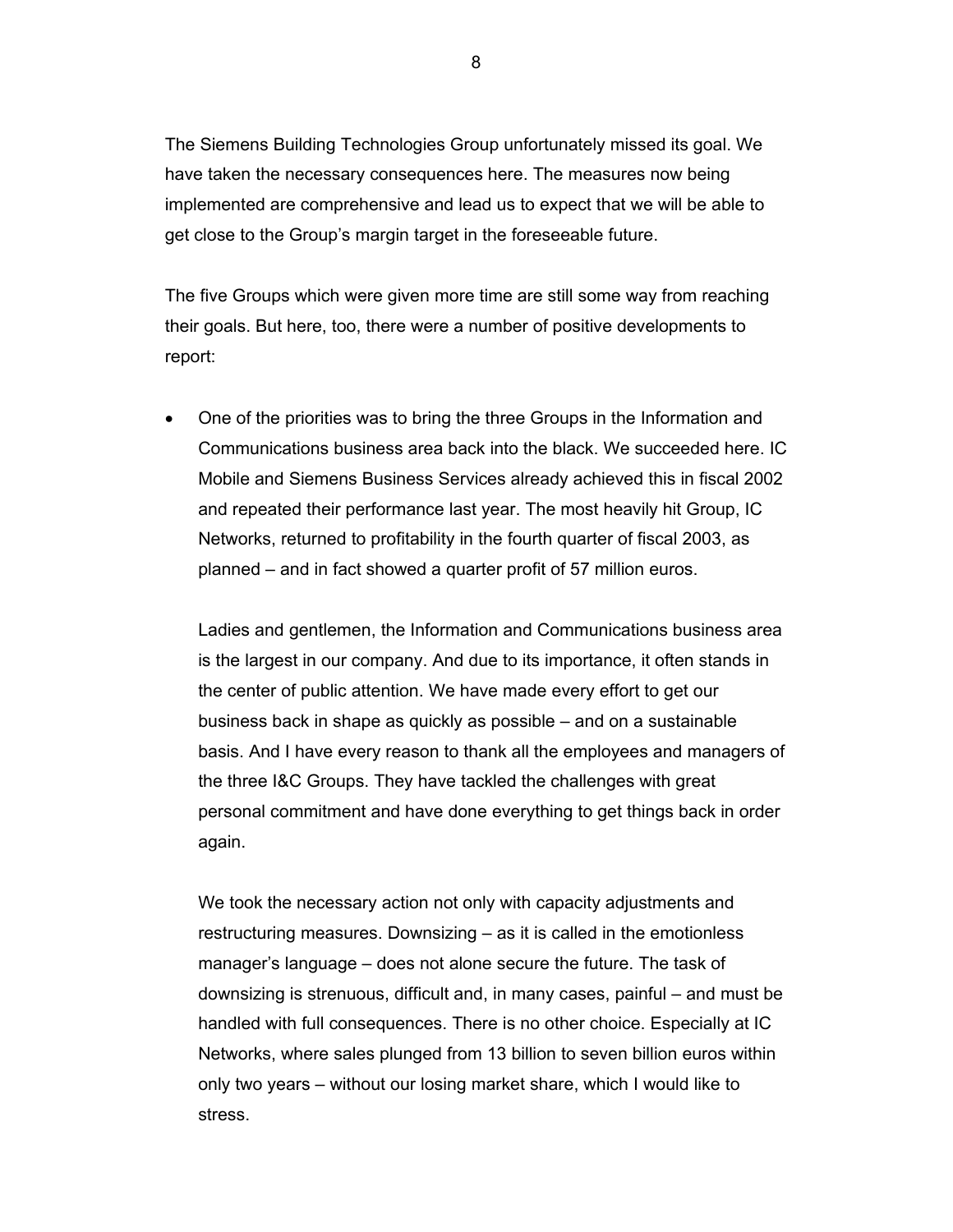But at the same time, one must set the course for the future. We need motivated employees and new customers. And we can find them only with new products and new solutions, and with new market strategies. We are on the right path in all three I&C Groups. IC Mobile, for example, sold 15.2 million cellphones in the fourth quarter, a new record. We have launched many trendy new models on the market.

One major winner was the SL 55. I recommend it as a gift for your wives, gentlemen! You don't need to wait for Christmas to make such gifts – they are perfect anytime! Mr. Lamprecht, who is sitting behind me on the stage, will be happy to take orders today for this phone and other models.

• I can't show you any products made by the Siemens Dematic Group, which we newly formed following the takeover of specific parts of Atecs Mannesmann. In the course of last year and unfortunately in the first quarter of the current fiscal year as well, we uncovered old business burdens. These had to be covered by taking risk provisions. The Group loss of more than 200 million euros was more than disappointing.

But there is not only bad news at Siemens Dematic. The Group's successful restructuring of the Postal Automation Division is quite gratifying. And we are also pleased that our one-time model pick-and-place machine business – which was particularly hard hit by the economic slump – is back in the black. New orders are once again on the rise. Things look much better again.

In the future, we will rigorously utilize the synergies of the Siemens Dematic units among themselves and within the company. To this end, we are planning to merge the legally separate company with Siemens AG. The Group will be called Logistics and Assembly Systems. It is almost superfluous to mention that the Group's figures will naturally continue to be generated and published as a separate entity and offer the same degree of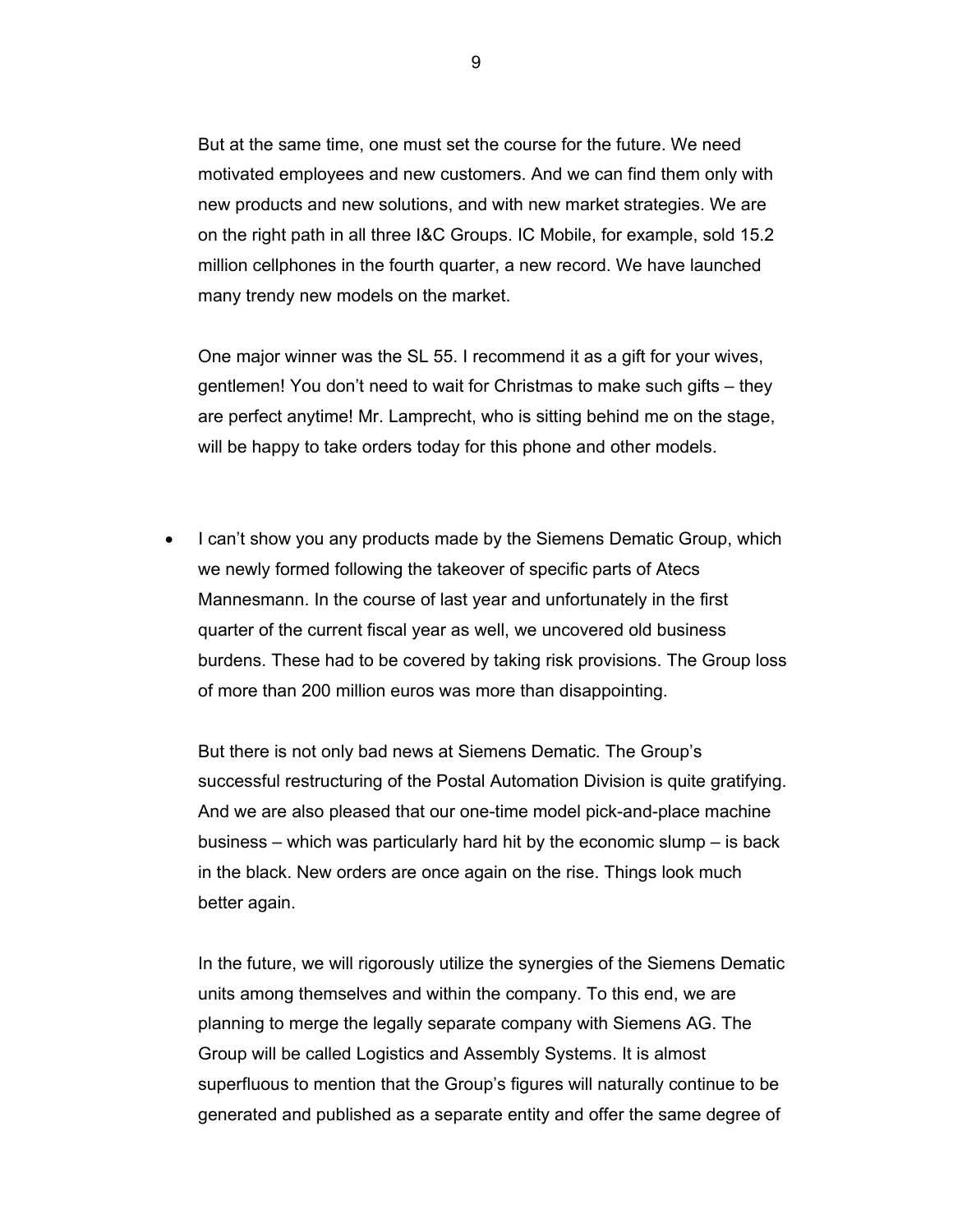transparency that is practiced by all other Groups. This will enable one to clearly follow the improvements in earnings we expect to achieve.

• The fifth Group given more time because of changed market conditions is Industrial Solutions and Services. I&S was hit worldwide by the slumping demand for industrial solutions. In addition, the Group was no longer competitive in simple services in Germany, particularly against smaller companies.

Industrial Solutions and Services therefore had to make capacity adjustments and restructure. The efforts are taking hold. And the Group can now return to the black again after two years.

Parallel to restructuring the Groups affected by structural crises, we also focused on substantially reducing overhead costs at corporate headquarters as well as in the Group headquarters and the larger Regional Companies. On the one hand because we had run a number of special projects toward the end of the last decade that were no longer necessary. On the other hand, because the ratio of central costs to overall company costs must be critically evaluated especially in times when the business volume declines.

We are already on the home stretch in this project. Overall, we will achieve cost reductions of one billion euros in the span of three years, including this year's budgets. Corporate headquarters accounts for slightly under half of this total. Just over half was contributed by the Group and Regional Company headquarters.

All in all, then, Operation 2003 was a success. We are leaving the margin targets for our operating Groups unchanged. This means: Those Groups which have already reached their margins must continue working to secure their success. The other Groups must now direct all their efforts to getting close to their respective margin targets as quickly as possible.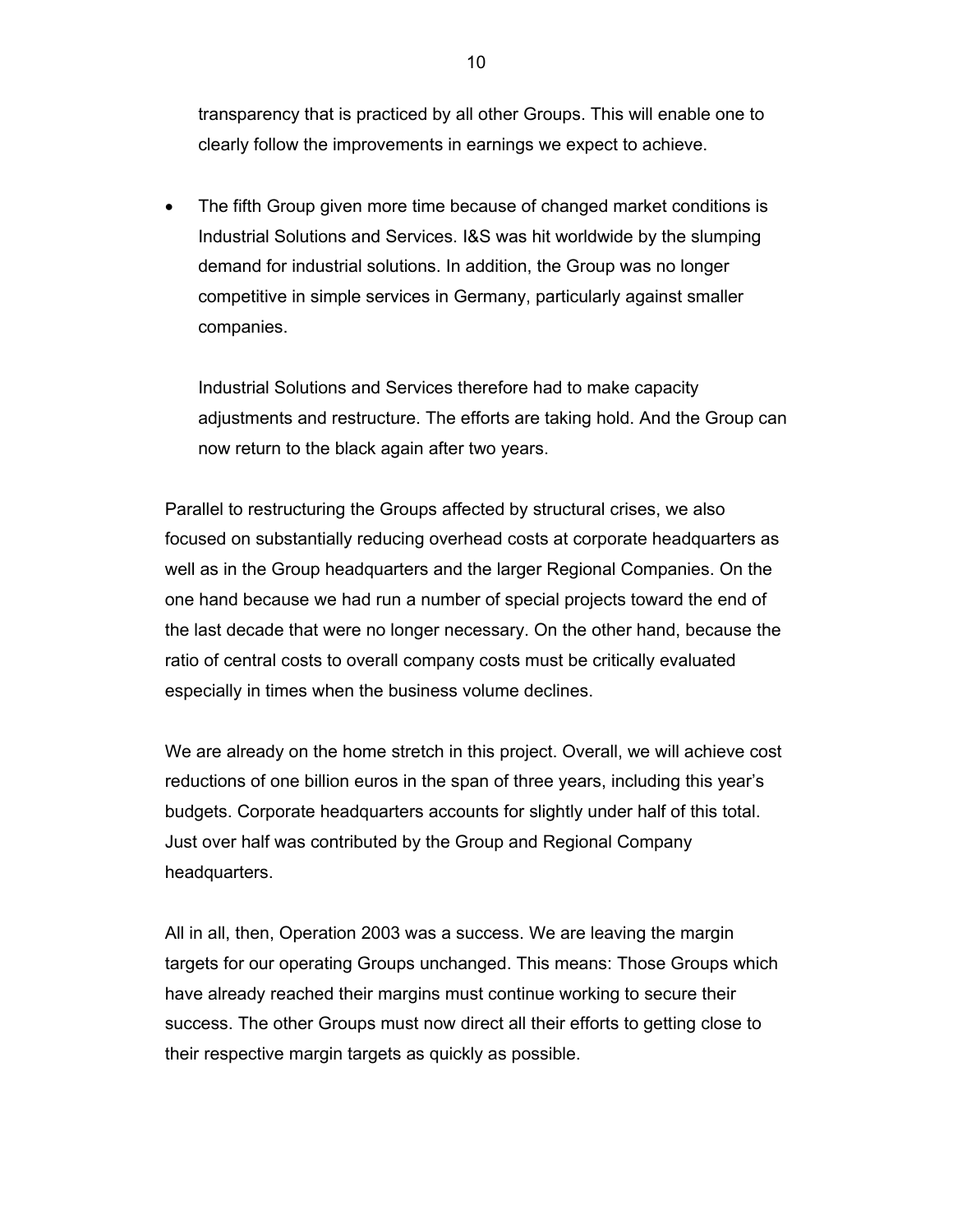I am confident that we will continue to make further progress across our entire company. Because we have created a performance culture in which the willingness to perform and the satisfaction in succeeding is felt every day. We have won the trust of our customers, our business partners and, certainly not least of all, of our investors. Our managers and our employees know what they have to do. Because we set clear and ambitious goals, because we define concrete actions, and because we then implement them rigorously. "We do what we say!" And we want to make sure everyone can rely on that.

### **Siemens Management System**

Ladies and gentlemen, one of the most important internal tasks in the past fiscal year was the overhauling of our entire management system. Our goal was to be even more transparent, stronger and more efficient. To this end, we further expanded our proven *top+* business excellence program and incorporated it into a comprehensive Siemens Management System.

The new management system is oriented to our claim: "Siemens – Global network of innovation." The focal point of the system is three company programs: Innovation, Customer focus, and Global competitiveness. Each of these programs is backed by a number of company-wide initiatives. And the programs are flanked by coordinated measures for management learning and training.

This means, for example, that our selection of managers will stress their ability to help advance the three programs. And this also means we will more rigorously focus the contents and objectives of our vocational training and continuing education on these three fields.

Innovation, Customer focus and Global competitiveness will define our management learning and management training. These themes will be more intensely developed, while peripheral themes will be dropped. And we also intend to reduce the share of abstract academic training in favor of stressing concrete business-related case studies. To this end, we will have our managers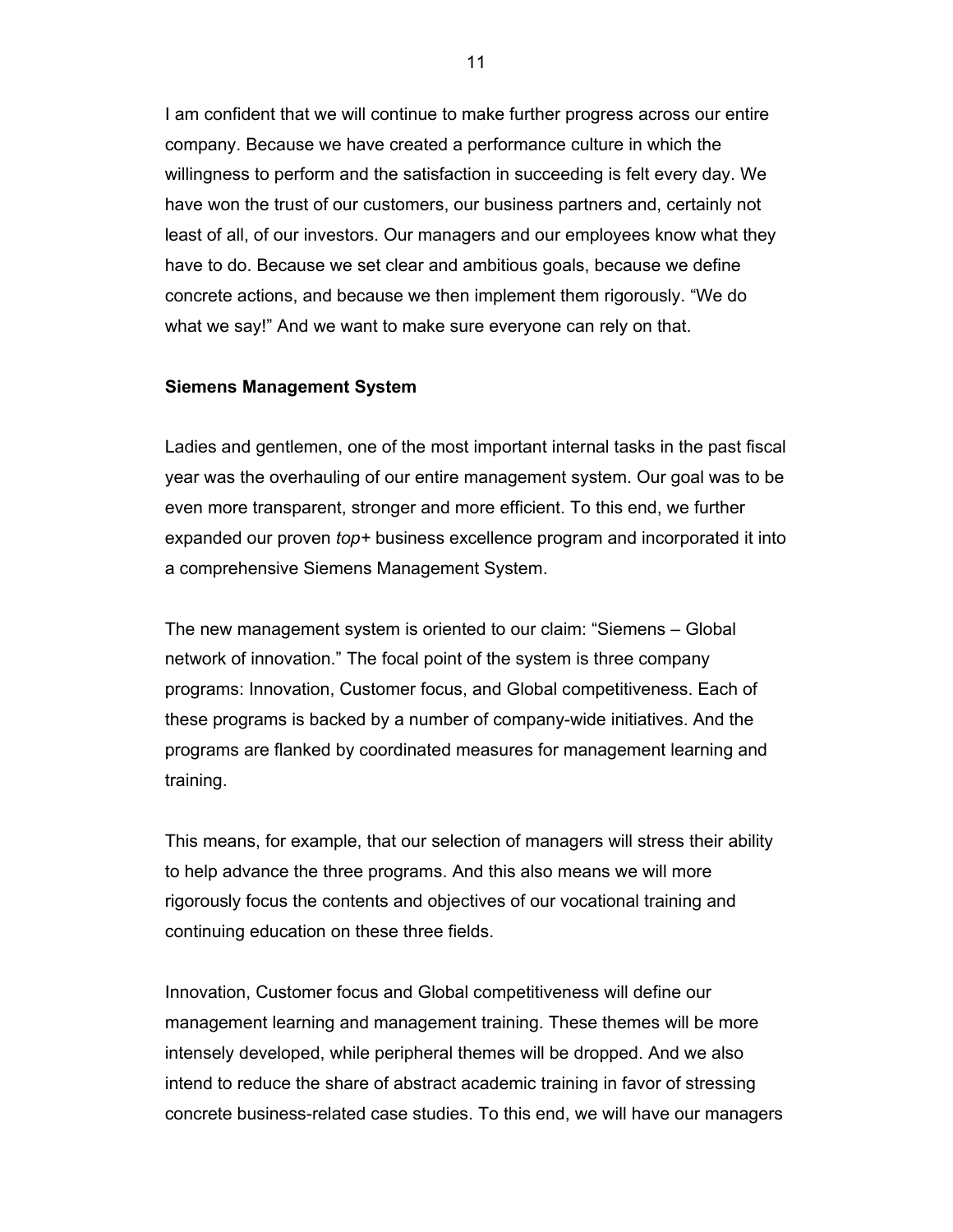serve more than in the past as lecturers and moderators in these study courses. I am especially interested in promoting the exchange of experience and the passing on of knowledge to following generations.

We introduced the new Siemens Management System at the Siemens Business Conference in Berlin last October to our 550 top managers from around the world. The system was subsequently spread throughout the entire company via management meetings in the Groups and Regional Companies. We will carefully coordinate internal communications and training programs to ensure that the structures and contents of the Siemens Management System become part of our ingrained culture across the entire company.

At the Siemens Business Conference in Berlin, we did not focus solely on fundamental ideas. We also specifically committed our people to a concrete directive for operations in fiscal 2004: *"Go for profit and growth!"* This makes certain that profitability remains high on our list of priorities. But it is also urgent that we must achieve healthy growth again.

Because one thing is absolutely clear: Over the long term, only a profitable and growing company has the strength to work intensively on the innovations of tomorrow. And thus, in turn, pave the way for further growth and secure jobs. Only a growing company can optimally serve its customers. And overall: Only a growing company can optimize its cost structures and prevail in the highly competitive global arena. How is this reflected concretely in our three company programs?

• At present, two initiatives stand in the foreground of our company program *Innovation*: We will focus more strongly on developing cross-Group technology platforms and on developing trendsetting technologies.

Platform strategies play an important role, above all at Medical Solutions, Automation and Drives, and IC Networks. Our Medical Solutions Group, for example, has a software platform called Syngo that is now being used in more than 50 of its products. The platform offers physicians a uniform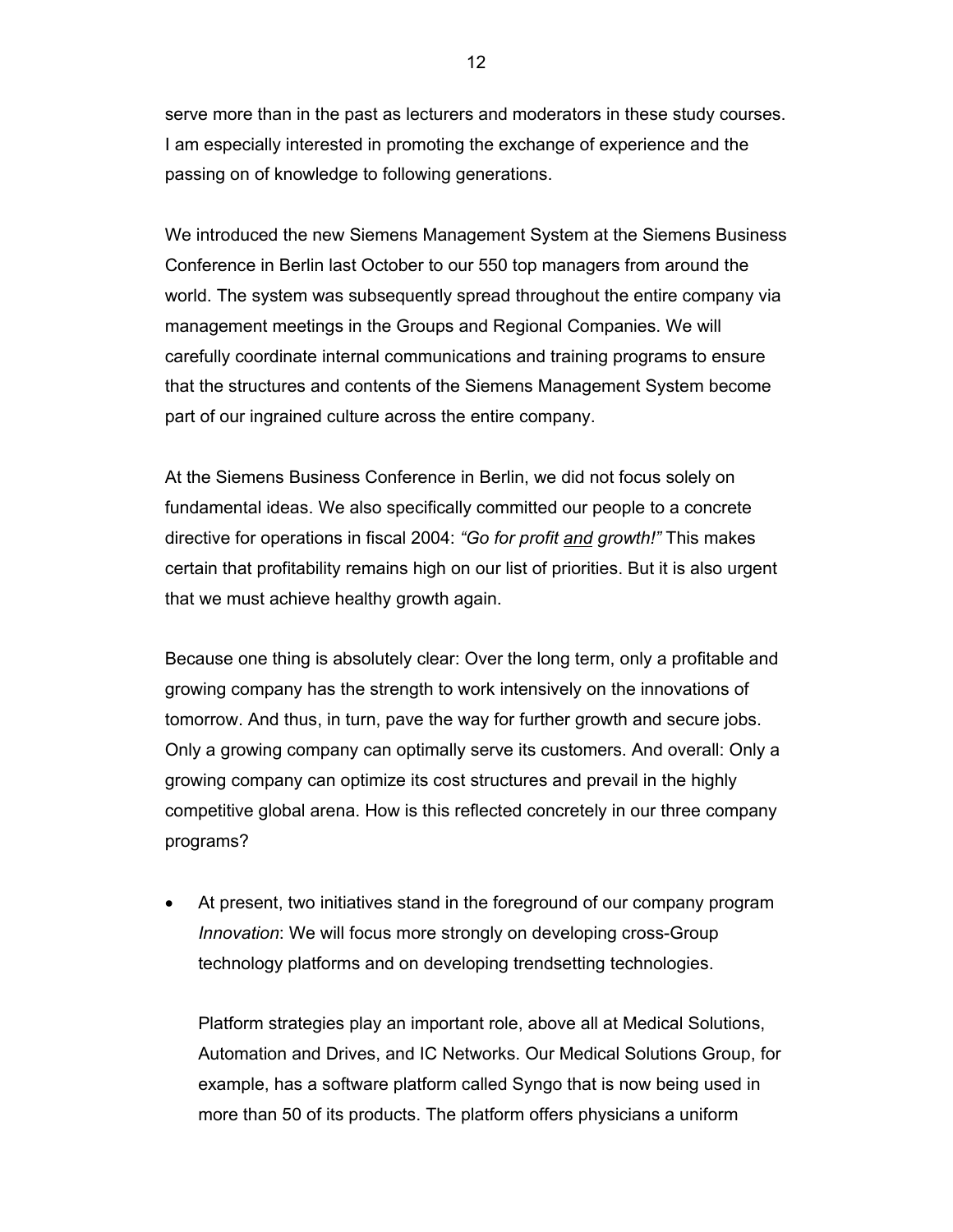graphic interface for operating equipment – from ultrasound systems to magnetic resonance imaging (MRI) systems, from making, processing and archiving images, to patient monitoring systems.

The "Totally Integrated Automation" and "Totally Integrated Power" platforms were developed in the Automation and Control business area. On the basis of these technologies, one can utilize uniform solutions for automating factories, for plants in the chemical and food industries, for logistics and building systems, including power distribution systems for all industries and applications.

And last year, the concept of "Lifeworks" was presented at IC Networks. This system links enterprise networks with the networks of the telecom operators and makes all their applications available in every network and at every terminal.

In the new initiatives we are now working on additional applications that can be used by such joint platforms to reduce our costs and offer benefits to customers. In particular, we want to help our customers further upgrade their installed systems without losing their previous investment.

The other goal of this company program – to be a technology trendsetter in as many fields as possible – has a simple background: Only those who set technology trends and aren't followers can secure sustainable success. Our successful Groups in particular have shown that sustainable turnarounds cannot be achieved alone with cost-cutting measures and by creating streamlined value chains. They are, of course, necessary prerequisites for success. But innovation is also an essential part of the formula. And innovations that convince the market, that offer competitive advantages, and that can be defended as long a possible. I have touched on this already.

At Medical Solutions, I am thinking in particular of our 16-slice computed tomography that enables one to view extremely clear, three-dimensional images of the body's interior live. At last year's Meeting we showed you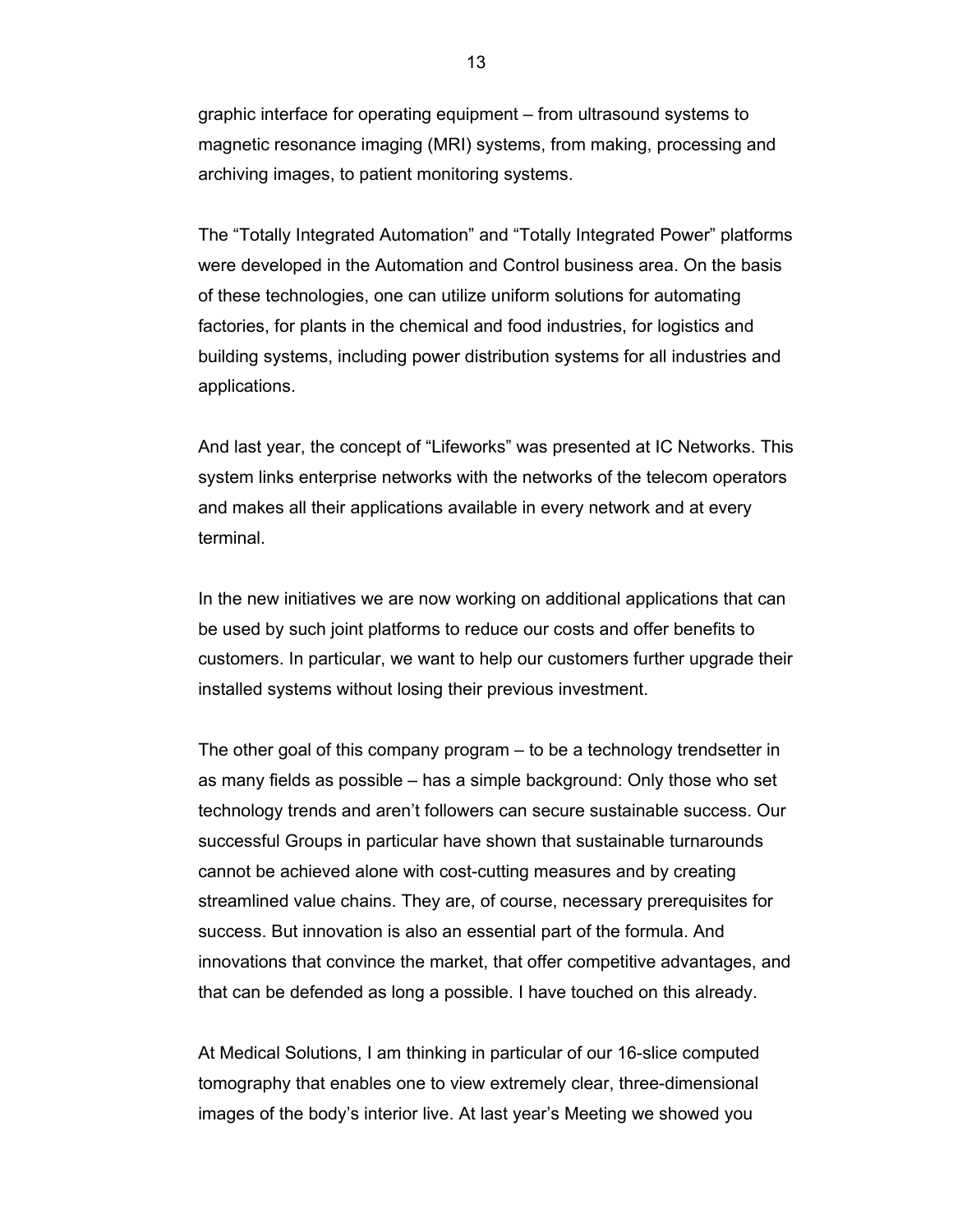such images. The next generation – 64-slice computed tomography – is about to start clinical testing. And it will also be another technical trendsetter.

Or I am thinking of the new multiple drive unit technology in the rail sector, where there is no longer a locomotive at the head or end of the train. The new technology distributes the drive units along the entire train to achieve better acceleration and lower power consumption. Similar pioneering innovations can also be found in the field of railway signaling systems and in driverless subway systems, which we are installing in Paris and Nuremberg.

Among such trendsetting technologies are our diesel injection systems based on piezo technology. These systems enable cars to be considerably quieter, more comfortable, cleaner and more efficient. In the future we will also utilize our piezo technology for gasoline engines to achieve further substantial reductions in fuel consumption.

And in the Information and Communications business area, one of the innovations is the "Softswitch" – an exchange system that runs as an application on PCs and sets new standards in quality and convenience for our customers. Or take our base station for UMTS networks, which we developed together with our Japanese partner NEC and brought to market. Or our optical transmission technology, which has just won the first customers in the fiercely competitive American market. And don't forget the so-called wireless modules, which will enable the communication between machines of all kinds.

These are naturally only a few examples of our successful innovations. But believe me, there would be lots more to report here. Our pipelines are full.

• With our second company program, *Customer focus*, we will further expand our business volume by better exploiting market potential with existing and new customers.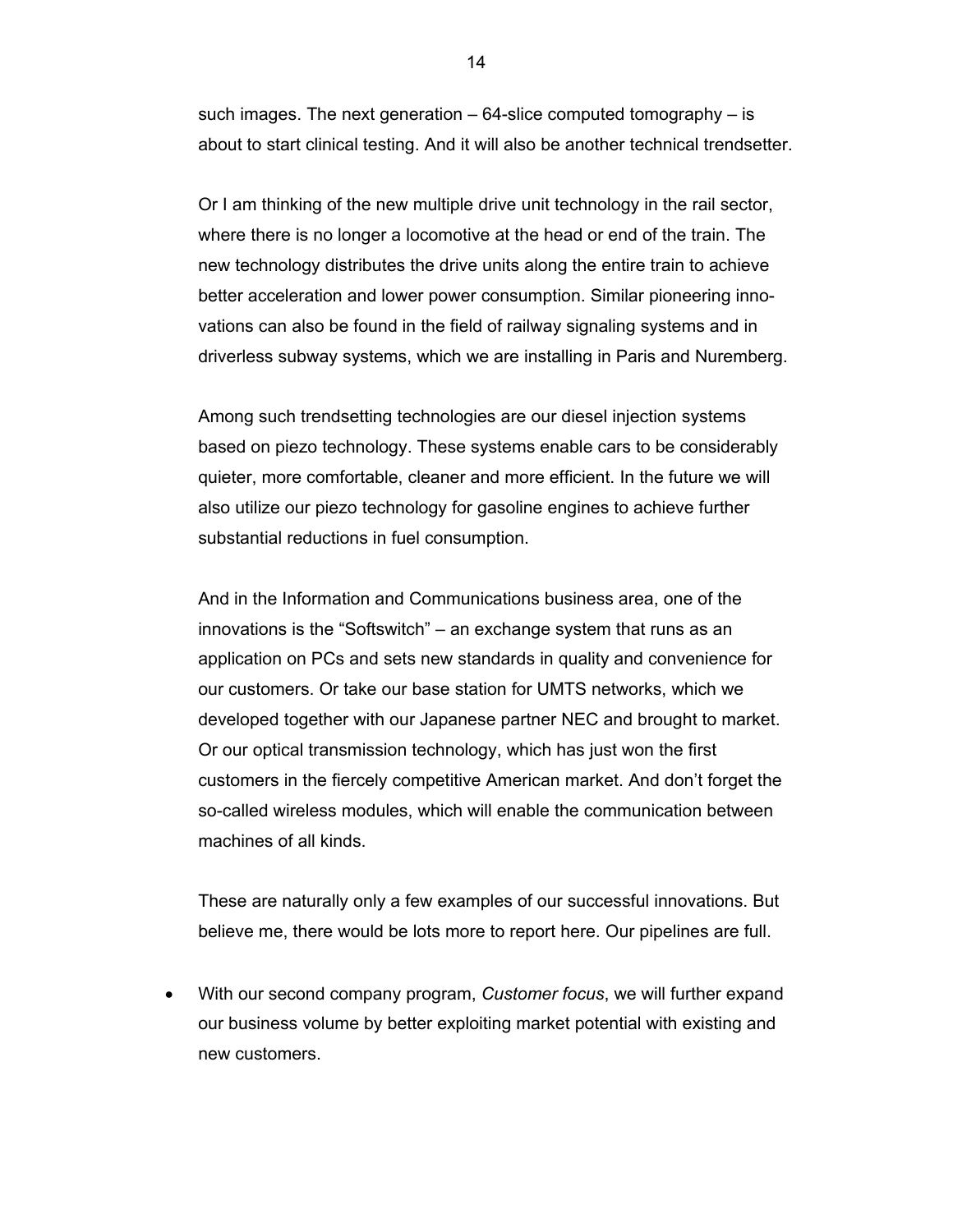Europe continues to remain our Number One regional focus. We generate more than fifty percent of our business here. And we have long since set our course in order to take advantage of the new opportunities that will be offered with the eastward expansion of the European Union. We are solidly represented in all of the countries that will be joining the EU – in part with separate Regional Companies, in part by having neighboring countries handle the newly opening markets.

Our Finnish Regional Company, for example, is responsible for building up activities in the Baltic countries. Our Austrian Regional Company looks after the states in Southeast Europe. And we also use our bases in Greece and Turkey to cover markets that are nearby and have cultural affinities.

The most important single market remains, of course, the United States – which has 30 percent or more of the global market in our business areas. I like to repeat: We can be successful on the global market only if we have a leading position in the U.S. We are solidly anchored there with nearly 70,000 employees and we will further expand our market positions.

As part of a special U.S. Business Initiative, we have substantially improved the earnings of our U.S. Operating Companies. The number of U.S. businesses which urgently needed attention has been radically reduced. There were 24 such units in fiscal 2001; one year later we cut the number to ten and in the past year there were only five left. Overall, our U.S. business now makes a significant contribution to the company's profits.

In China, whose market is growing dynamically at eight to nine percent annually, we have built up a profitable business across all Groups over recent years. We are now launching the second phase of our engagement in the country. This includes opening additional offices in provinces which were not the focus of our attention in the past. This also includes building further manufacturing capacity. And it includes increasing the use of locations in China for research and for developing software.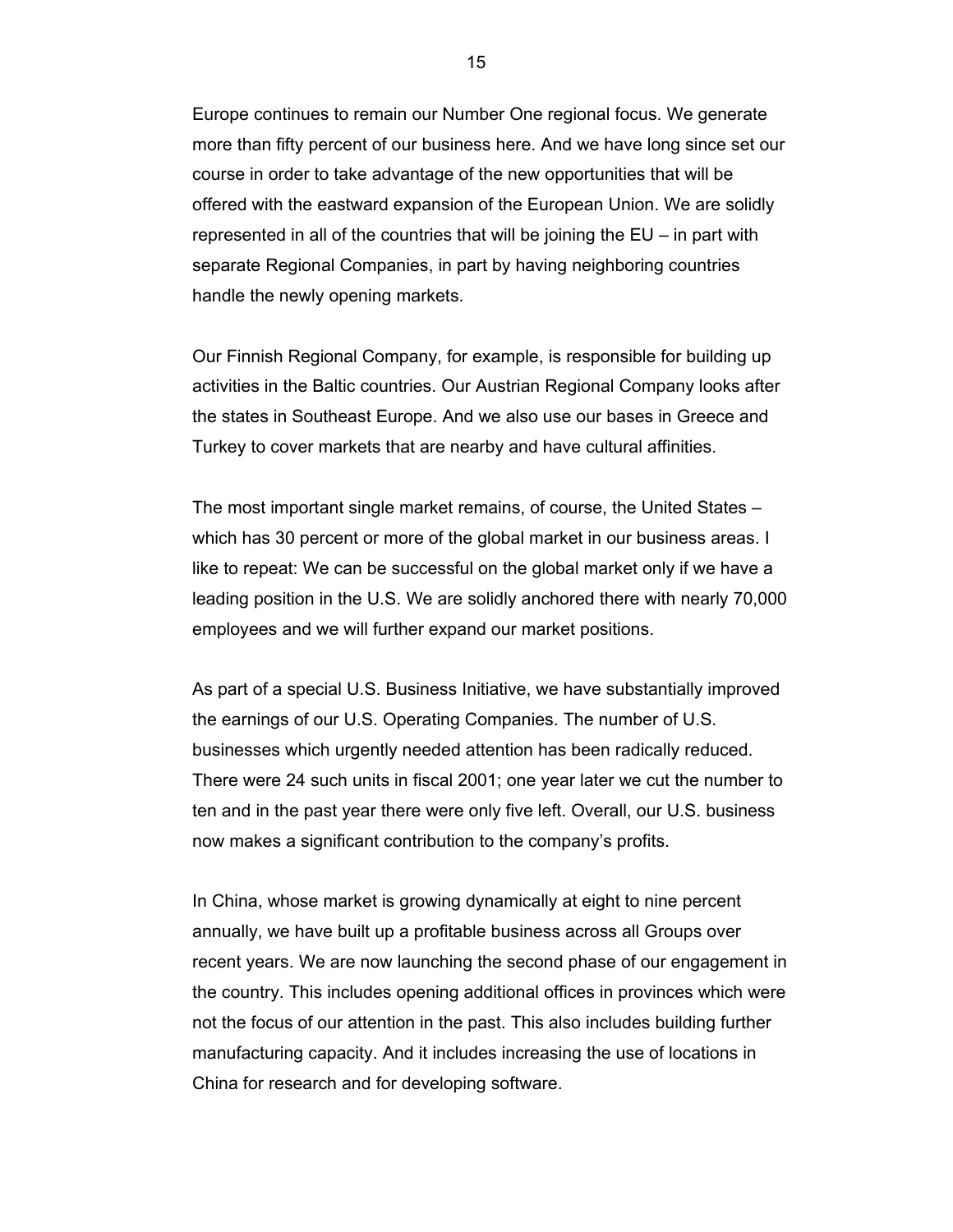We are also launching new growth initiatives in Russia, India and Japan. We generate sales of roughly one billion euros or more in each of the countries. And we see further excellent potential for above-average growth rates.

We have an advantage in all of these growth initiatives that no other company can offer: We deliver complete solutions from one hand. We are using this approach right now in the U.S. under the "Siemens One" program. Examples include hospitals, airports, sports stadiums and university complexes.

One excellent example for this approach is the new Reliant Stadium in Houston, Texas. Four Siemens Groups provided – from one hand as "One Siemens" – the stadium's communications systems, the switching systems for the fiber-optic networks, the structure's control and regulating systems, and the fire protection and security systems. In addition, Siemens provided the major parts of the light rail system connecting the stadium with the city: the track construction, the train vehicles, the signaling system and the power supply and distribution system. Projects of this kind, in which we bundle responsibility for Groups that would otherwise operate alone, cannot be offered by other companies. That is our competitive advantage. That is the strength of Siemens.

• The third company program, *Global competitiveness*, aims at increasing the efficiency of our worldwide activities. And we are continuing our work to improve our cost position.

The fact is that we also have to more rigorously orient our procurement activities toward the global market, in part as a result of the changing currency parities. And we must also take advantage of the differences in worldwide costs for production, software development, engineering and administrative functions. Our competitors are doing just that. And if we don't follow suit, we would cripple our global competitiveness. Or to put it bluntly: We – including our German jobs – would then no longer be competitive on the international markets.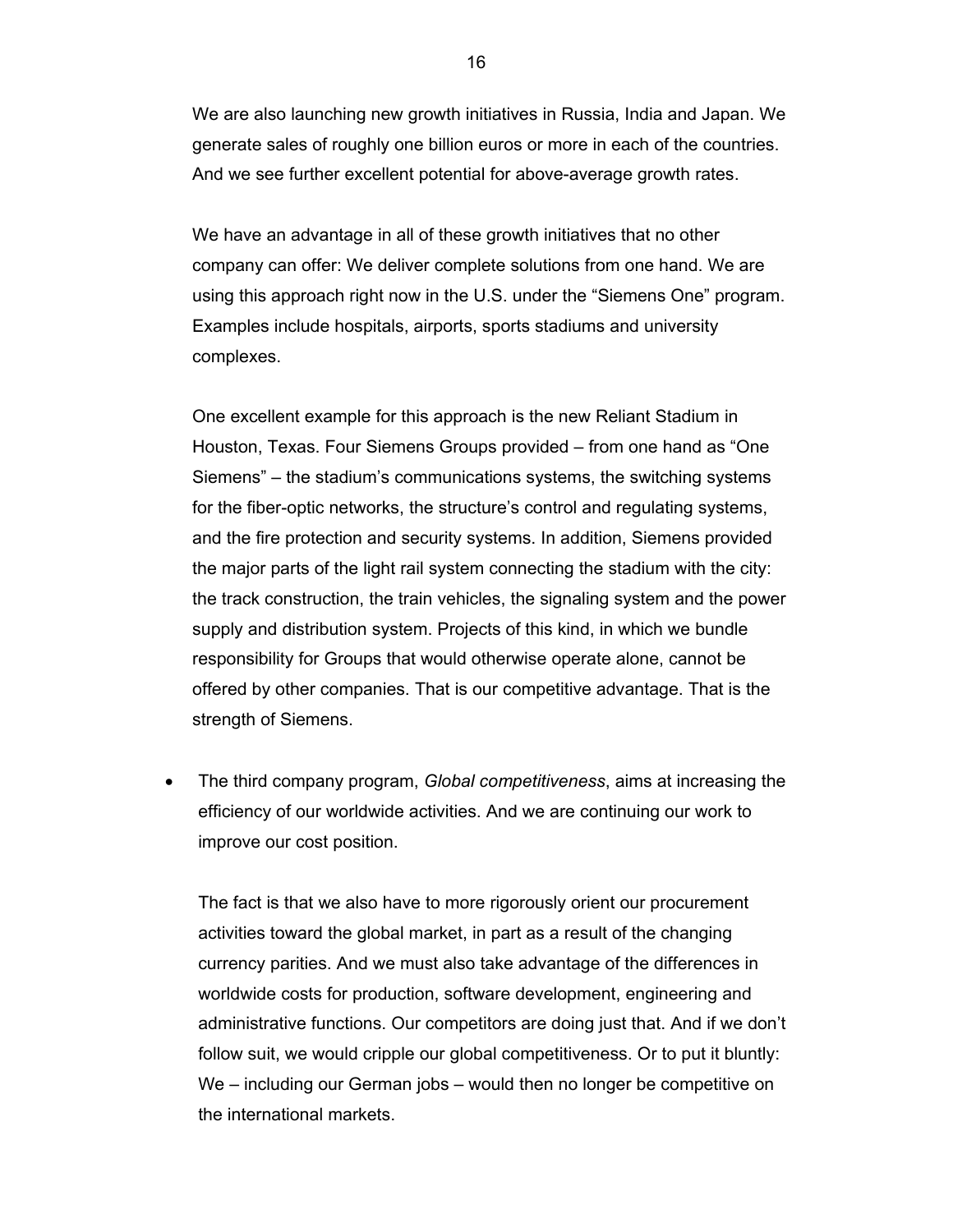It would be helpful if the current wage negotiations in Germany – particularly in our own industry – could come up with solutions that would improve the competitiveness of our German locations. We need greater flexibility. And we need innovative ideas in order to secure as many jobs as possible – and also to create new jobs again. Growth in Germany will only resume when we stop rejecting – a priori – the new and letting other regions march ahead. There are certainly enough examples of good ideas in our own product spectrum.

#### **2004 Outlook**

Back to Siemens. As soccer fans in Europe like to say: "The next game begins when the last game ends." And that is also true for us. The successful numbers for fiscal 2003 are over and done with. We are concentrating now on the new year.

I have described to you today a company, ladies and gentlemen, that is changing and moving. And one that is ready to tackle coming challenges with confidence. We started out fiscal 2004 with some optimism. And that optimism was reflected in our outlook for the year. At the beginning of the year, we said we saw good chances for growing sales and profits again. Net income could even show a double-digit percentage increase. We communicated this in November. And we are sticking to this statement.

But I want to make certain that the other part of my message isn't lost in this optimistic statement. Namely, that much depends on general economic conditions not deteriorating again. And the dollar-euro exchange rate naturally also plays a role here. Due to our global spread, we are less exposed to a weak dollar than other companies. Of course changes in currency parities do not leave us completely untouched. But please don't misunderstand me: This is *not* a profit warning. We are not changing our original prognosis in the least. We are not looking for excuses. But facts are facts.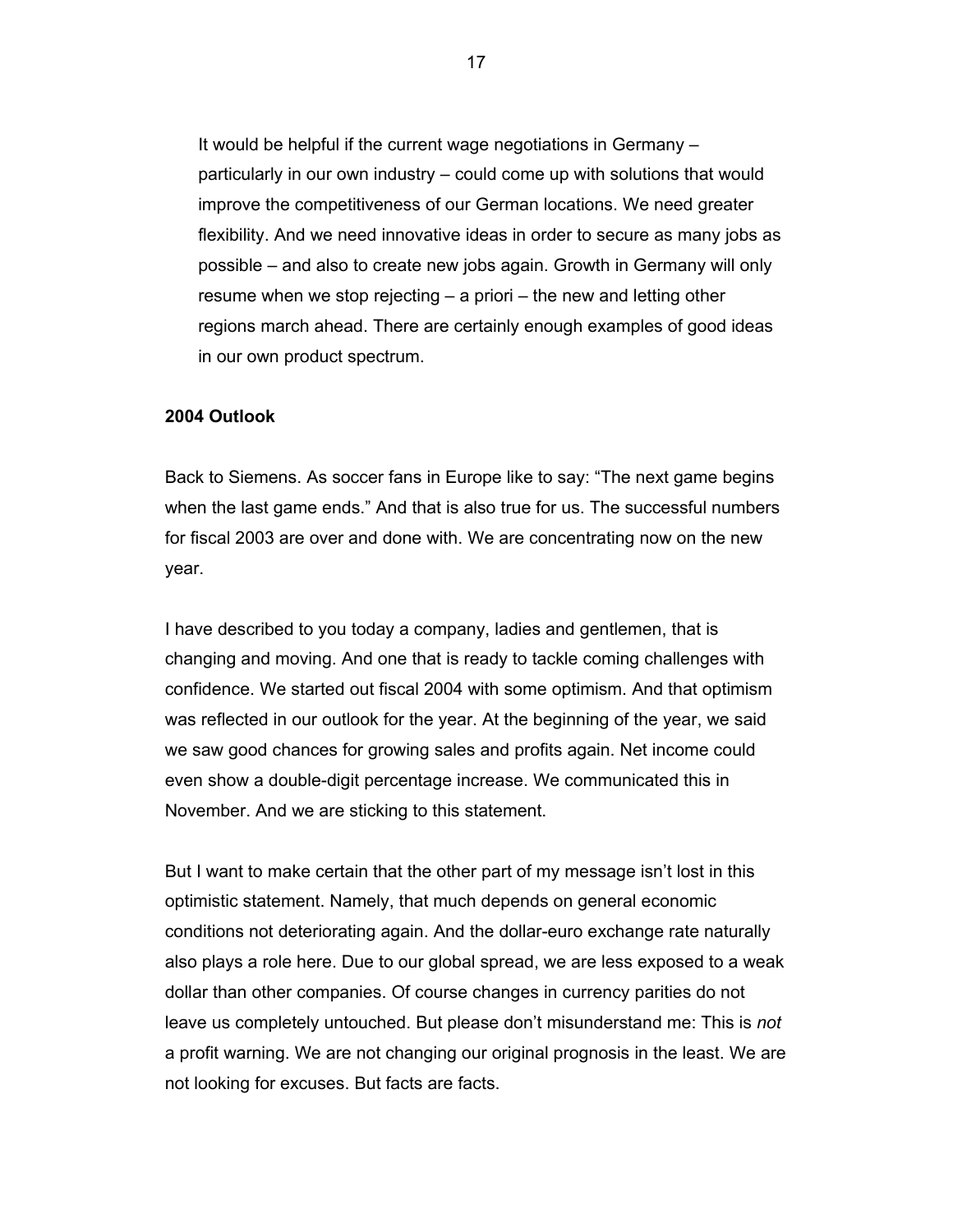Early this morning we released the figures for our first quarter of 2004 – for the period October 1 to December 31, 2003. The figures are within the framework of our expectations, and in part exceed them. They show that we are right on track. And they also prove that we have no reason to revise our forecast.

• Net income of 726 million euros exceeded the first quarter of fiscal 2003 by 39 percent.

It should be clear that the book gain that we made last week from the sales of 150 million Infineon shares is not included in this figure. That deal fell in the second quarter and will be booked as an extraordinary item. This special item, including all tax effects, will be around 800 million euros.

With the sale of the shares, we have taken another step in separating from the semiconductors business. From the very beginning, we explained that we intended to reduce our stake in Infineon to zero. Because we are convinced that the attractive nature of the volatile semiconductor business – that many shareholders like – does not fit the profile of the Siemens share. From many discussions, we know that our investors value a more continual and more easily calculable share price development. And I believe that our withdrawal also offers advantages to Infineon shareholders.

- Group profit from operations was just about 1.4 billion euros in the first three months, a 24 percent increase over the previous year's figure. Nearly all Groups substantially improved their results.
- Business volume new orders and sales grew, adjusted for currency effects. On a comparable basis, new orders rose 6 percent to 20.5 billion euros. Sales, also on a comparable basis, climbed 2 percent to 18.3 billion euros.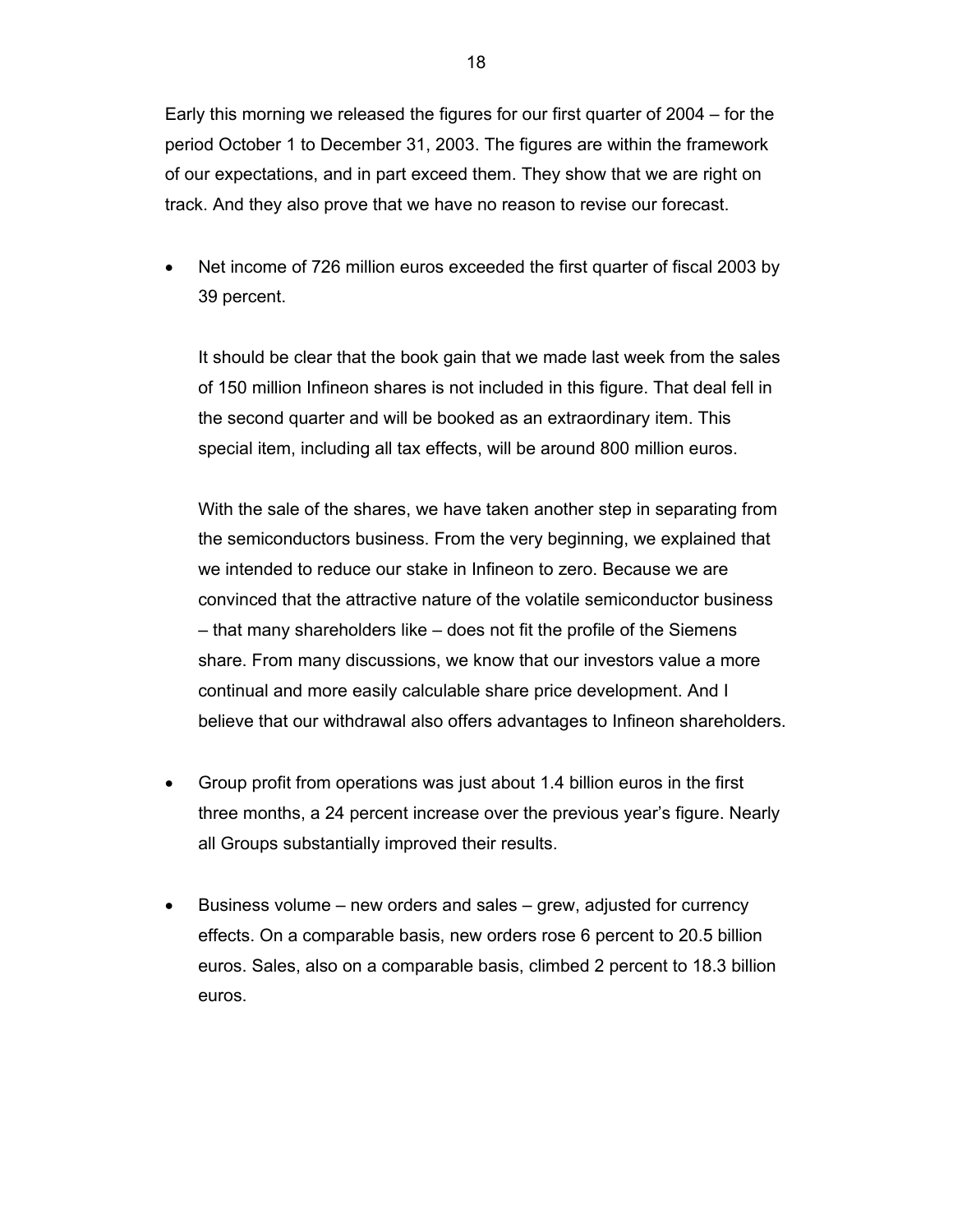- Net cash provided by operating activities reached 64 million euros. This quarter we again made a supplemental cash contribution of nearly 1.3 billion euros to our pension trusts. After deducting this contribution, our net cash was a negative 1.2 billion euros, putting us roughly at last year's level.
- The workforce declined by 3,000 to 414,000 in the first quarter. Of these, 167,000 work in Germany and 247,000 outside of the country.

All in all, I believe we made a good start in the new year with these figures. Group profit has further improved. I am especially pleased that we are again showing real growth. I would like to end my general evaluation of the quarter's figures here. Details are available in the comprehensive quarterly report and on the Internet. And tomorrow you certainly will be able to read reports and commentaries in the media.

### **Drive change, preserve tradition**

Ladies and gentlemen, in recent years Siemens has undergone profound change and successfully responded to global challenges. We will continue to drive necessary changes. Because we cannot – and will not – stand still. That might be uncomfortable and even painful for some. But only one thing counts: not the success of a single day, but sustainable success!

This requires that we tackle and fix any weaknesses we identify in individual business areas without hesitation and with full consequences. That we do not allow cross-subsidies between our businesses. That we quickly adjust our capacities and costs to market realities. That we optimize our regional spread. That we work with full commitment and strength to develop customer-oriented innovations for tomorrow's market success. And that we secure our employees and managers around the world through motivation and competence. To accomplish all this, we don't need to invent something new, but must only continue to rely on our traditional strengths: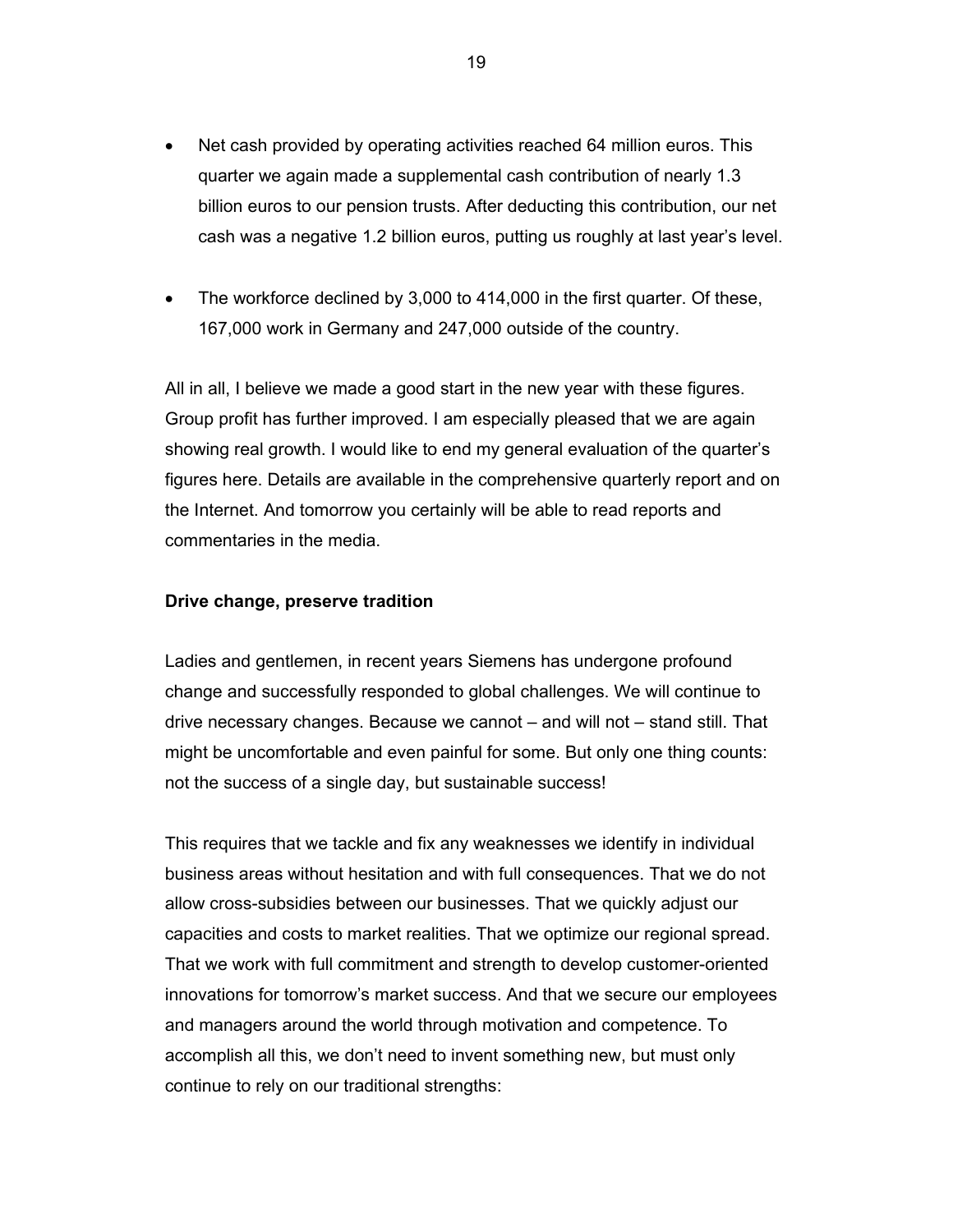• First: We have never bet everything on a single card. Our business portfolio has always been limited to the field of electrical engineering and electronics – and for good reason. But within this large and dynamic field, our business has always stood on a number of pillars. This position kept us robust and protected us from the imponderabilities of individual business sectors. It is gratifying to be able to often point out that we didn't follow popular trends. And by this I mean our refusal in recent years to follow outside recommendations to focus our business on a single field.

By the way, we must naturally continually analyze and possibly redefine the limits of the electrical engineering and electronics market. The market is not cast in concrete, but continues to develop dynamically. We interpret our fields of activities expansively, not statically.

- Second: Our business portfolio is based on the ongoing and consequent search for innovations and on bringing them successfully to market. Nearly 50,000 of our people currently work in the field of research and development. Innovation has always been the lifeblood of Siemens. And it will remain so.
- Third: Siemens has been an international company since its earliest days. Our market was – and is – the global market. Today we are using the opportunities of globalization to achieve a regionally balanced business spread. And we are also using our global presence to win over and tap the skills and strengths of people around the world. Siemens is a true multicultural society.
- Fourth: We have always avoided risky adventures. Siemens stands for conservative financial management and for financial solidity. That position was not always popular, but it was always right.